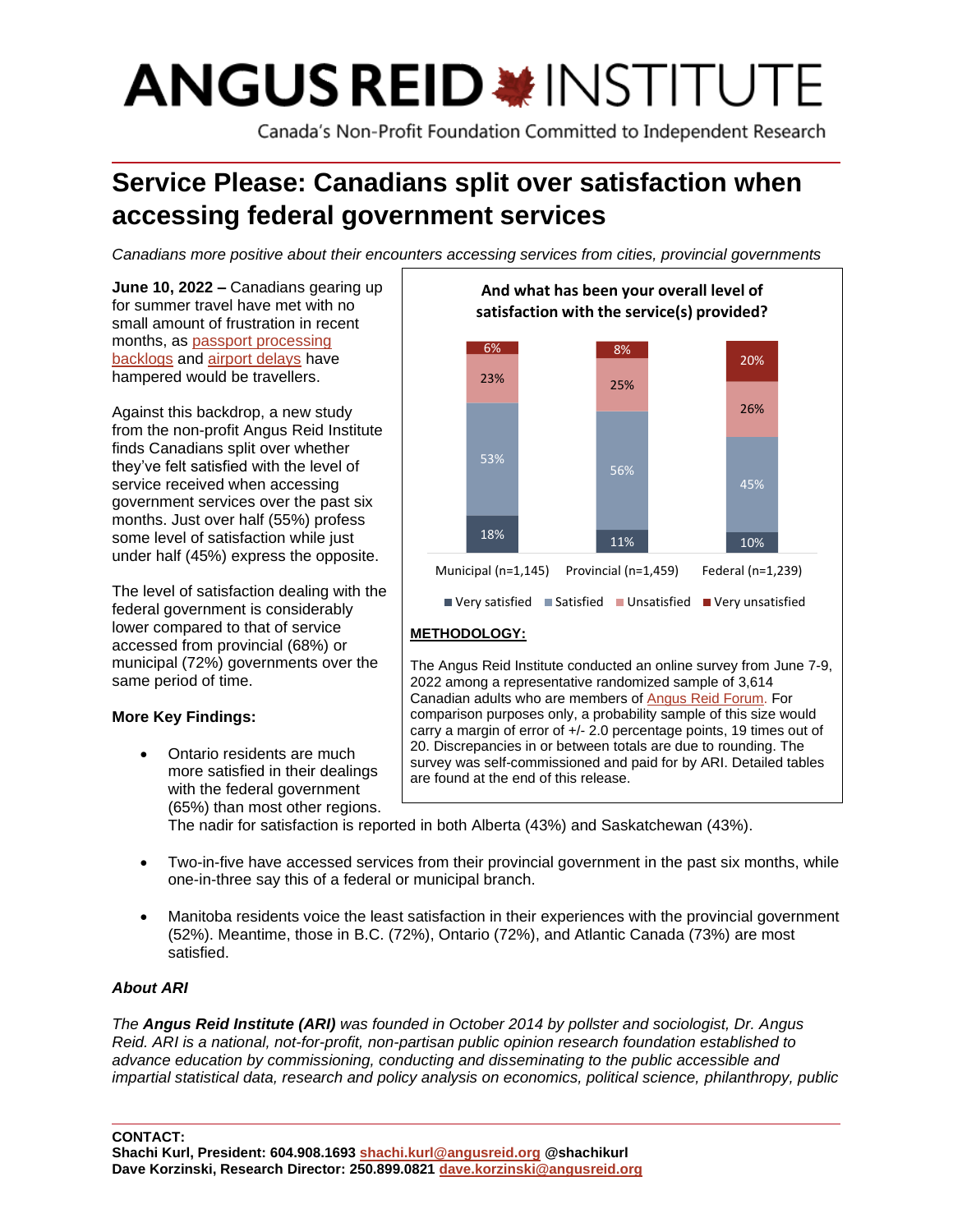

Page **2** of **7**

*administration, domestic and international affairs and other socio-economic issues of importance to Canada and its world.*

## **INDEX**

- **How many are accessing services at each level of government?**
- **Satisfaction with federal government lags behind municipal, provincial services**

#### **How many are accessing services at each level of government?**

Overall, Canadians are more likely to not have needed services from their municipal, provincial or federal government in the last six months. Of the three, Canadians are more likely to report accessing provincial government services than other levels of government at two-in-five. For municipal and federal services, at least one-third of Canadians say they have required them over the last six months:



**government over the past six months? (All respondents, n=3,614)**

**Have you tried to access services from any of the following levels of** 

# **Satisfaction with federal government lags behind municipal, provincial services**

The Angus Reid Institute then asked individuals who have had interactions with any of these three levels of government about that experience. The responses yield a considerable span of satisfaction levels depending upon with which government they have interacted. Levels of satisfaction are highest for municipal interactions, with seven-in-ten (72%) saying their experience left them satisfied or very satisfied. A similar number, two-thirds (68%) report this about provincial government services. For those who have endeavored to use federal government services, 55 per cent were satisfied and 45 per cent were dissatisfied: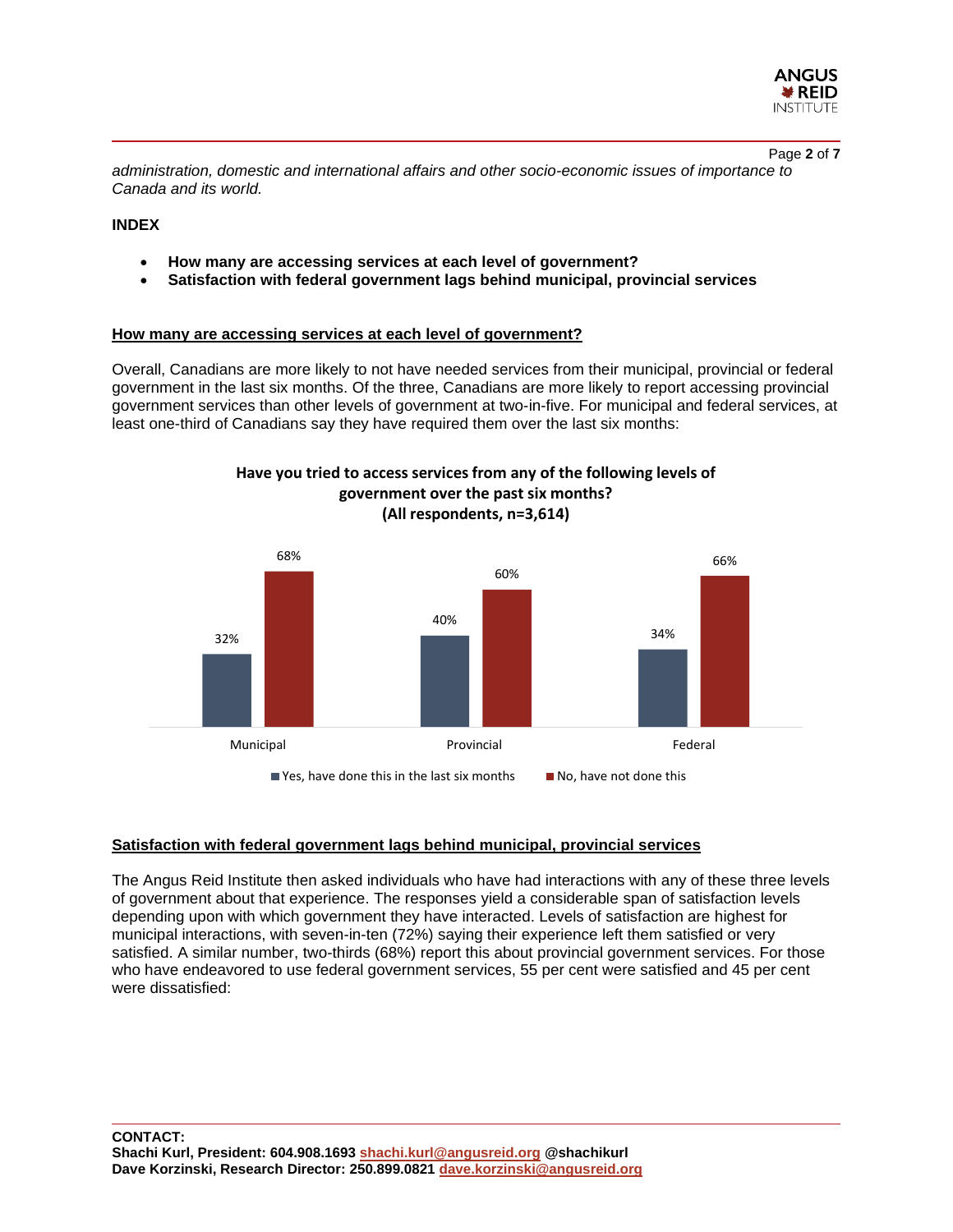

Page **3** of **7**



## **What has been your overall level of satisfaction with the service(s) provided?**

■ Very satisfied ■ Satisfied ■ Unsatisfied ■ Very unsatisfied

Experiences with municipal government services are generally positive across the country. Development permits, public transit, waste and recycling, and business licensing are among the common services Canadians access from their communities.

At least two-thirds (68%) of those in every region canvassed say they were left satisfied with the experience with their local municipal government. This relative stability suggests that municipal governments in each region are generally perceived to be accommodating the needs of their populations more reliably than provincial and federal governments, as will be noted later in this report:



**What has been your overall level of satisfaction with the service(s) provided? (Municipal)**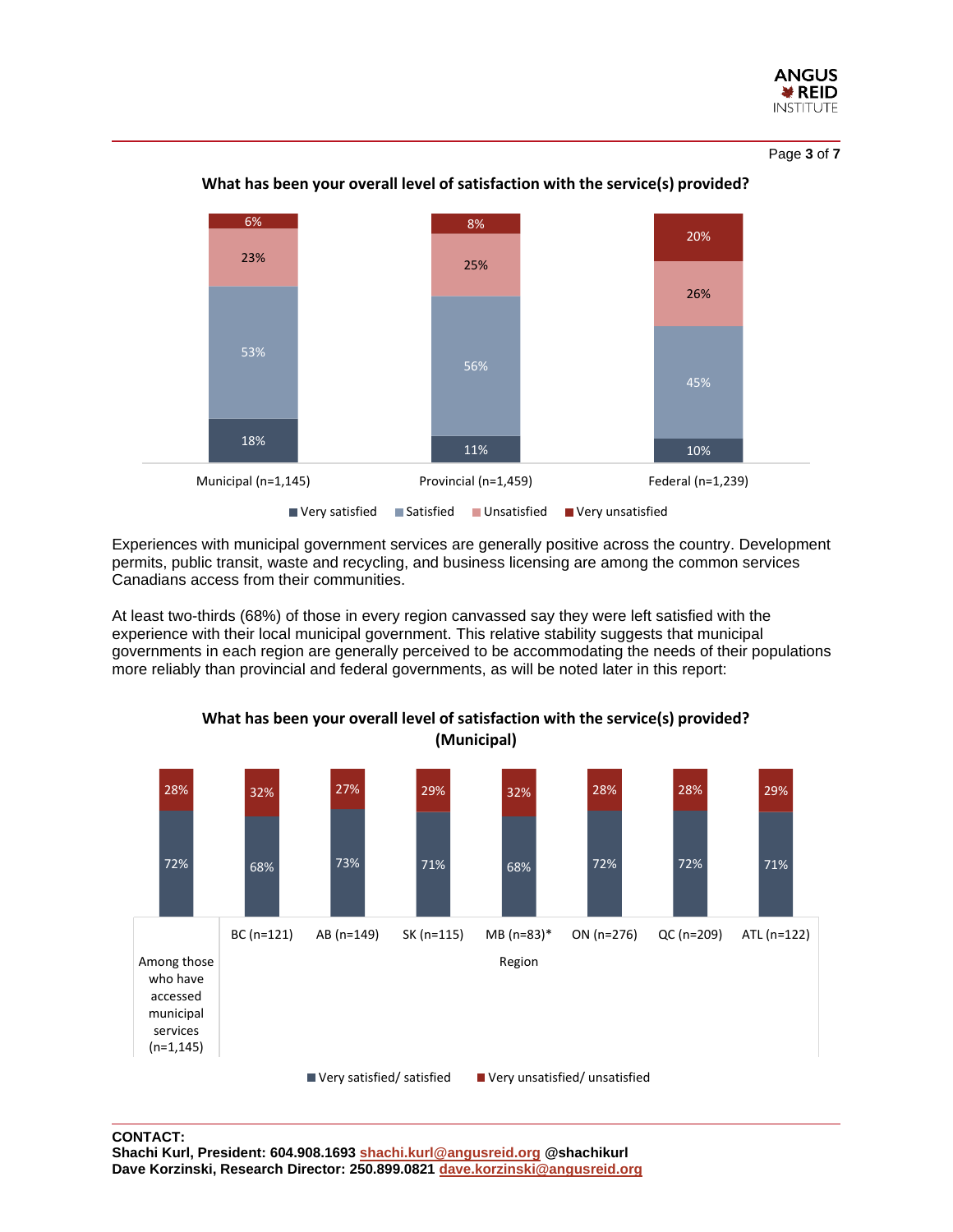

Satisfaction with provincial government services is more varied. Provincial governments across the country are tasked with providing things like licenses, vehicle registrations, and permits, as well as support programs for low-income households.

In Manitoba, just over half of residents who sought out services from their provincial government were left satisfied by the experience, while the other half (48%) say they were dissatisfied. The governments of British Columbia, Ontario, and Atlantic Canada fare much better, with at least seven-in-ten in each province respectively saying they had a satisfying experience accessing services:



**What has been your overall level of satisfaction with the service(s) provided? (Provincial)**

Provincial levels of satisfaction are, however, notably consistent across a number of demographics including age, gender, education level, and past federal vote. Among lower-income individuals, higher frustration is evident. This demographic group is considerably more likely to be dissatisfied with the services they have accessed or tried to access over the past six months. Lower income individuals are more likely to need to access provincial income assistance or disability benefits, [which vary by province.](https://maytree.com/wp-content/uploads/Social_Assistance_Summaries_All_Canada.pdf)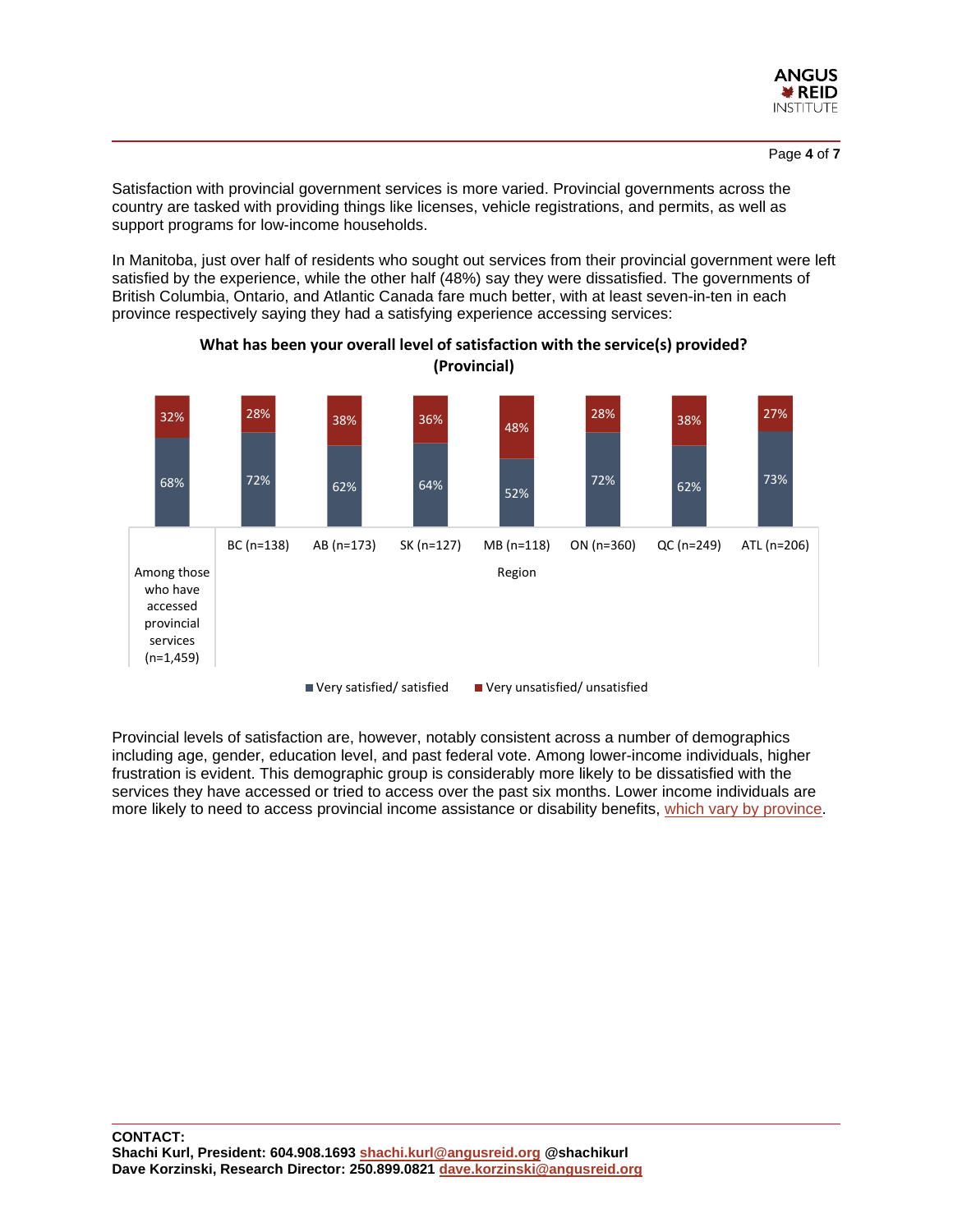

Page **5** of **7**



**What has been your overall level of satisfaction with the service(s) provided? (Provincial)**

Canadians are less enthused about their interactions with the federal government. Indeed, while 55 per cent say their experience has been satisfying during the past six months, nearly half (45%) lean the other way, and say they were dissatisfied. The notable exception for this regionally is Ontario. Here, two-thirds say they have had a positive experience, comfortably the highest number in the country. Respondents have perhaps not encountered recent [hours-long delays at the country's airports](https://www.theglobeandmail.com/canada/article-federal-government-is-working-on-new-measures-to-ease-delays-at/) – for which [airlines](https://www.ctvnews.ca/canada/how-delays-at-pearson-airport-got-so-bad-aviation-experts-weigh-in-1.5940198) and the [federal government](https://www.narcity.com/feds-say-travellers-are-partly-to-blame-for-huge-delays-at-canadas-airports) have cast blame at each other, and elsewhere. Those in Alberta and Saskatchewan are most negative:



**What has been your overall level of satisfaction with the service(s) provided? (Federal)**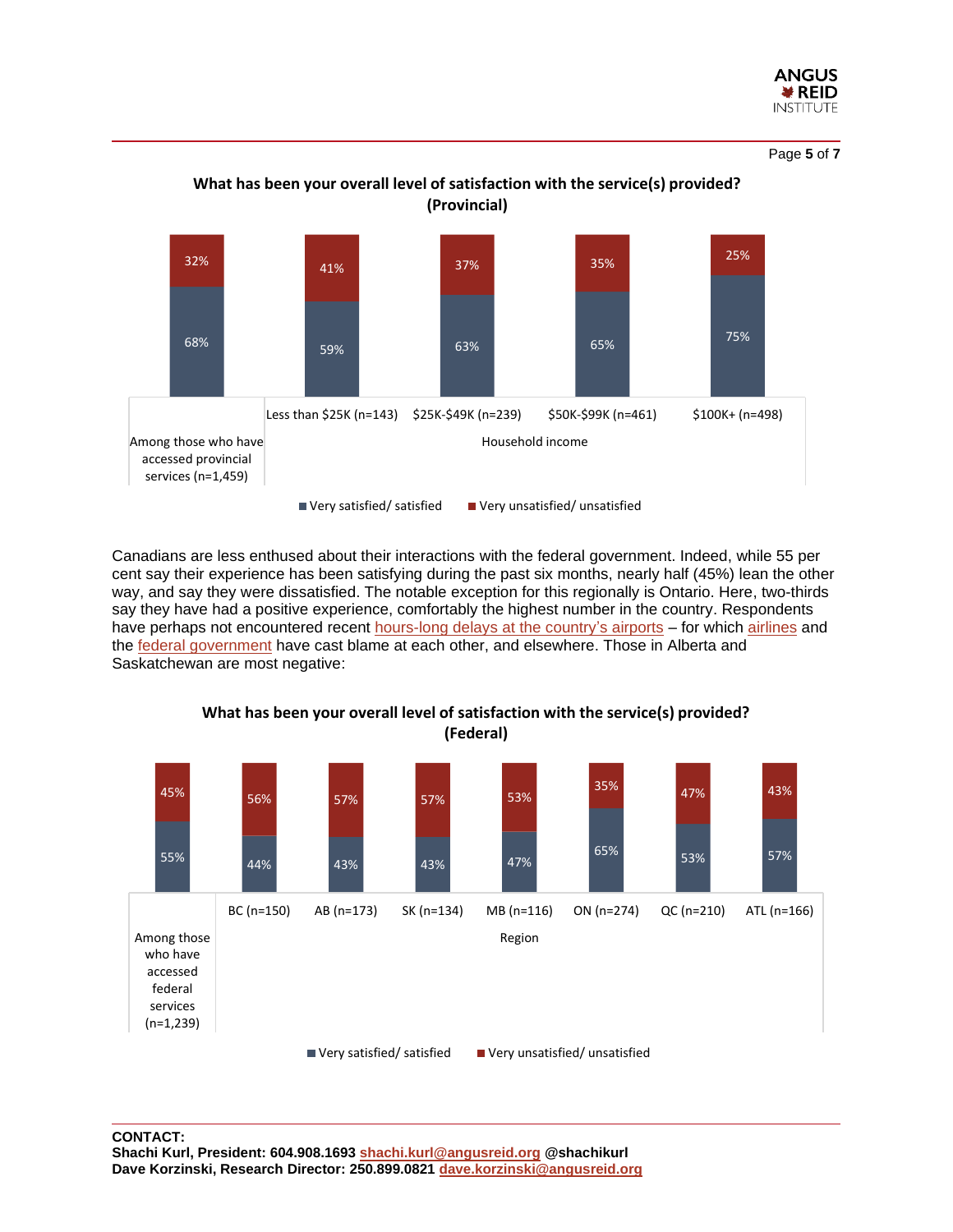

#### Page **6** of **7**

Heading into what's expected to be [a busy summer vacation season,](https://www.cp24.com/news/tourism-rebounding-across-canada-but-won-t-hit-2019-levels-until-2023-trade-group-1.5902010?cache=qtdjrvikpa%3FclipId%3D1930113) before encountering long lines at the country's airports, Canadians are faced with significant delays when they [renew their passports.](https://www.ctvnews.ca/canada/passport-backlog-has-some-worrying-about-ruined-summer-travel-plans-1.5939441) As COVID worries have faded, [Canadians' appetite for travel has intensified.](https://www.reuters.com/business/aerospace-defense/canadas-busiest-airport-battles-delays-ahead-summer-travel-2022-05-20/) Federal officials say they were caught off guard by the surge in demand for passports, which ["outpaced forecasts](https://www.ctvnews.ca/canada/passport-backlog-has-some-worrying-about-ruined-summer-travel-plans-1.5939441) and outstripped [capacity."](https://www.ctvnews.ca/canada/passport-backlog-has-some-worrying-about-ruined-summer-travel-plans-1.5939441)

Canadians are also encountering delays navigating the [country's immigration](https://globalnews.ca/news/8846285/canada-immigration-backlog-options/) system, including one 39 year-old permanent resident who has [waited eight months](https://www.cbc.ca/news/canada/toronto/canada-immigration-delays-permanent-resident-1.6481432) to bring home her son who was born in India. There are more than two million immigration applications in the backlog, according to Immigration, Refugees, and Citizenship Canada, a list that has only grown longer as [Canada has tried to fast](https://globalnews.ca/news/8701429/ukraine-canadian-visa-immigration-struggle/) track [refugees fleeing Ukraine](https://globalnews.ca/news/8701429/ukraine-canadian-visa-immigration-struggle/) after Russia's invasion in February.

Some Canadians were also shocked by a sudden request by Canada Revenue Agency for the return of Canada Emergency Response Program money [sent out earlier in the pandemic.](https://toronto.ctvnews.ca/did-you-receive-cerb-the-cra-may-want-their-money-back-soon-1.5928577) According to the CRA, the notice was sent out to individuals who were deemed ineligible for the benefits after a review, though many of those being asked to re-pay are [still struggling](https://toronto.ctvnews.ca/did-you-receive-cerb-the-cra-may-want-their-money-back-soon-1.5928577) financially.

Proximity may also play a role. Those with easier access to services in urban spaces are more positive about their experiences than those in more rural portions of the country:



# **What has been your overall level of satisfaction with the service(s) provided? (Federal)**

Some of the satisfaction level Canadians profess with the federal government may also be politically driven. In addition to some of the regional differences, those who supported the Conservative Party in last fall's election are notably far more negative about federal government services they have received over the past six months: